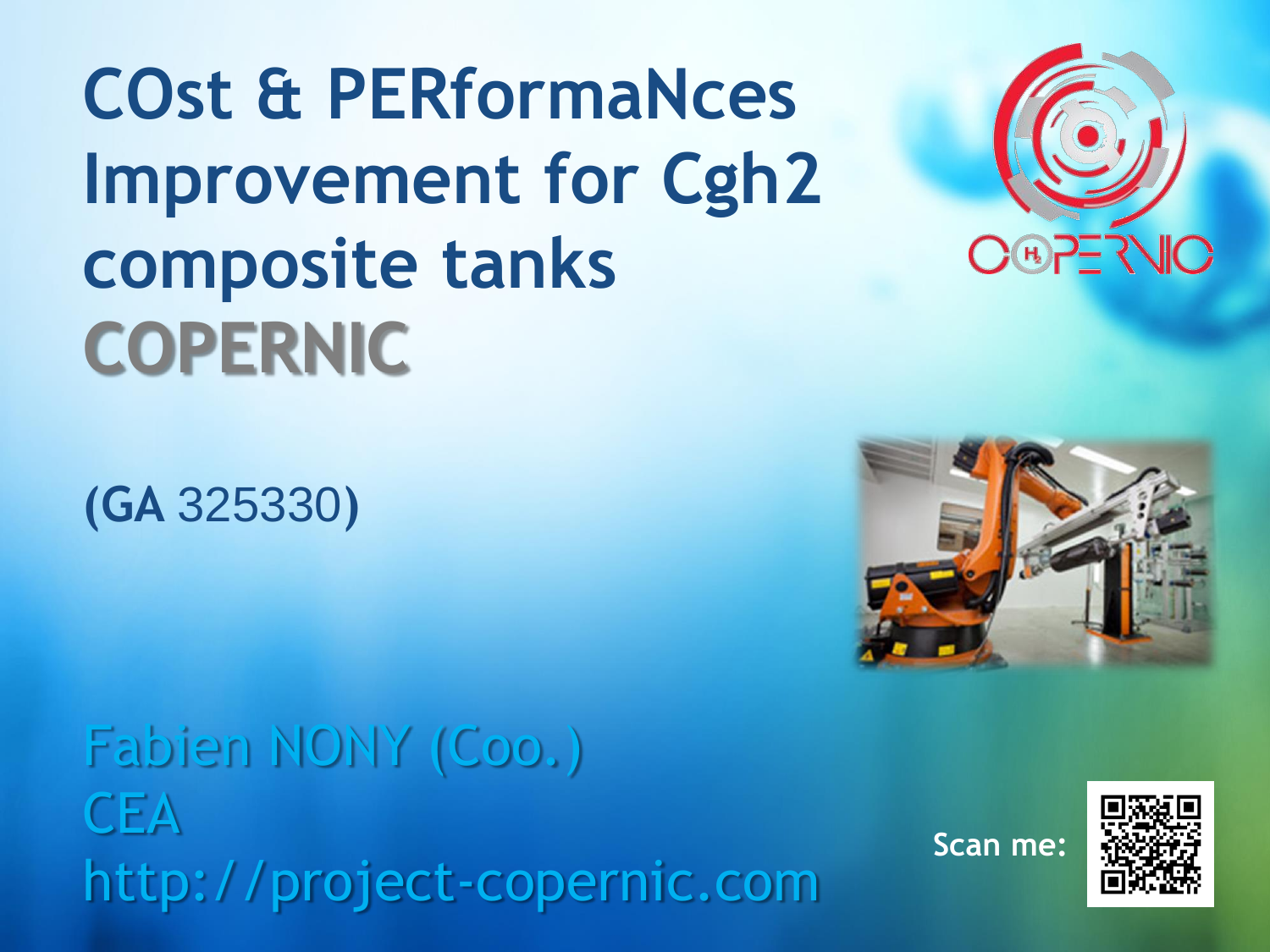## **PROJECT OVERVIEW**



- 
- 
- **Budget**

total budget:  $3,445,217 \in$ FCH JU contribution: 2,005,396 € External funding: None

- Consortium overview: 7 active partners:
- Short summary/abstract of project

CGH2 tanks have achieved a certain maturity level, but major issues still remain to be addressed considering automotive targets. COPERNIC will provide real scale demonstration on a pilot manufacturing line and **quantitative assessment of strategies including evolution of materials, components, processes and designs.**

• Stage of implementation (M29/36 ~80%)

### • Call topic : SP1-JTI-FCH.2012.1.3 / CGH2 Application Area : Transportation & Refuelling Infrastructure)

• Start / End date: 01.06.2013 - 31.05.2016

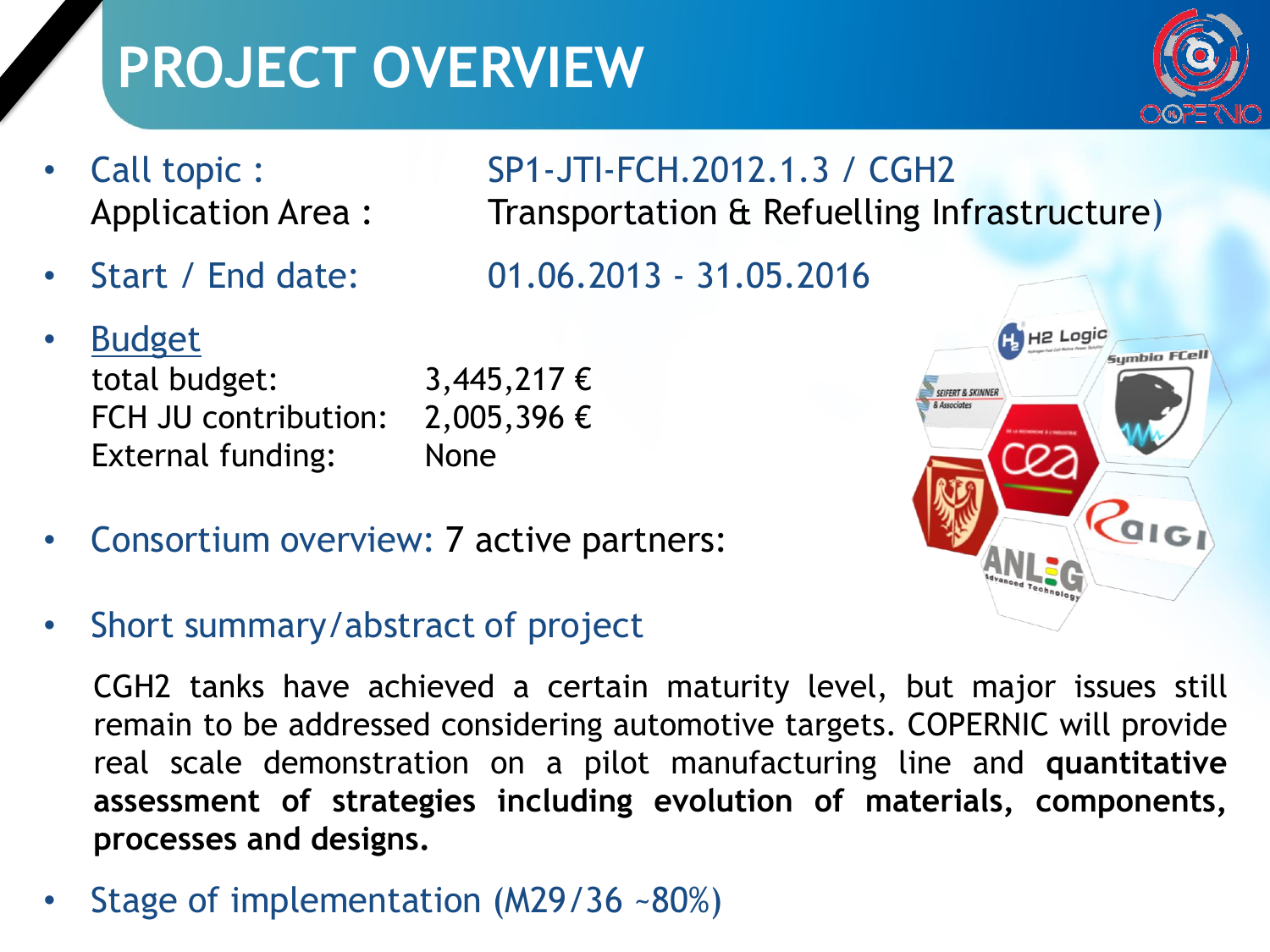## **PROJECT TARGETS AND ACHIEVEMENTS #1/3**

| <b>Programme</b><br>objective/target                   | <b>Project objective/target</b>                                      | <b>Project</b><br>achievements to-date                                                                                                                                                                                                  | <b>Expected final achievement</b>                                                                                              |
|--------------------------------------------------------|----------------------------------------------------------------------|-----------------------------------------------------------------------------------------------------------------------------------------------------------------------------------------------------------------------------------------|--------------------------------------------------------------------------------------------------------------------------------|
| <b>MAIP</b>                                            |                                                                      |                                                                                                                                                                                                                                         |                                                                                                                                |
| Design/ test criteria<br>for CGH2 tanks                | Contribute to advancement<br>of relevant test methods                | - Thermal gradient in -40°C cycling<br>- Benefit from embedded SHM                                                                                                                                                                      | Recommendations to community<br>& committees                                                                                   |
|                                                        |                                                                      | <b>AIP</b>                                                                                                                                                                                                                              |                                                                                                                                |
| Development<br>activities<br>on materials              | Assess alternative materials<br>to improve<br>performance/cost ratio | - Liner material and interfaces improvement for<br>-40°C behaviour<br>- Alternative CF selected<br>- Alternative resins selected (cost -37%)<br>- Cost competitive CF prepreg identified<br>- Optimized laminate architecture (-20% CF) | $-30\%$ $\overline{\blacksquare}$<br>Resin cost<br>$-15\%$ $\overline{\mathbf{\Omega}}$<br><b>CF</b> use                       |
| Lower cost<br>production processes                     | Assess manufacturing<br>technology improvement<br>strategies         | - Costs metal boss:<br>$-50%$<br>- Filament winding time:<br>$-45\%$ $\overline{\boxtimes}$<br>- Prepreg study with suppliers                                                                                                           | Metal boss cost<br>/5<br>$-30\%$ $\overline{\boxtimes}$<br><b>FW time</b><br>Increased repeatability $\Box$                    |
| Improved complete<br>tank systems and<br>components    | Reduced weight and<br>volume.<br>Fully integrated OTV                | <b>OTVR</b> weight<br>-75 %w <b>⊠</b><br>$-10%$<br>OTVR cost:<br>Part number<br>-30 to 40 %<br><b>OTVR Power</b><br>$-30%$                                                                                                              | OTVR weight<br>$-50$ %w<br>$-20-30%$<br><b>OTVR cost</b><br>$-50%$<br>Part number<br>$-30 - 40 \% \nabla$<br><b>OTVR Power</b> |
| On or off/board<br>diagnosis systems for<br>containers | Develop and assess NDE<br>methods for SHM of COPV                    | - Benefit from SHM for inline Qcheck and/or<br>robust design demonstration;<br>- SHM strategy to provide integrity check prior<br>or during filling (HRS link)                                                                          | Confirmation of SHM benefits in<br>operation (pressure cycling)                                                                |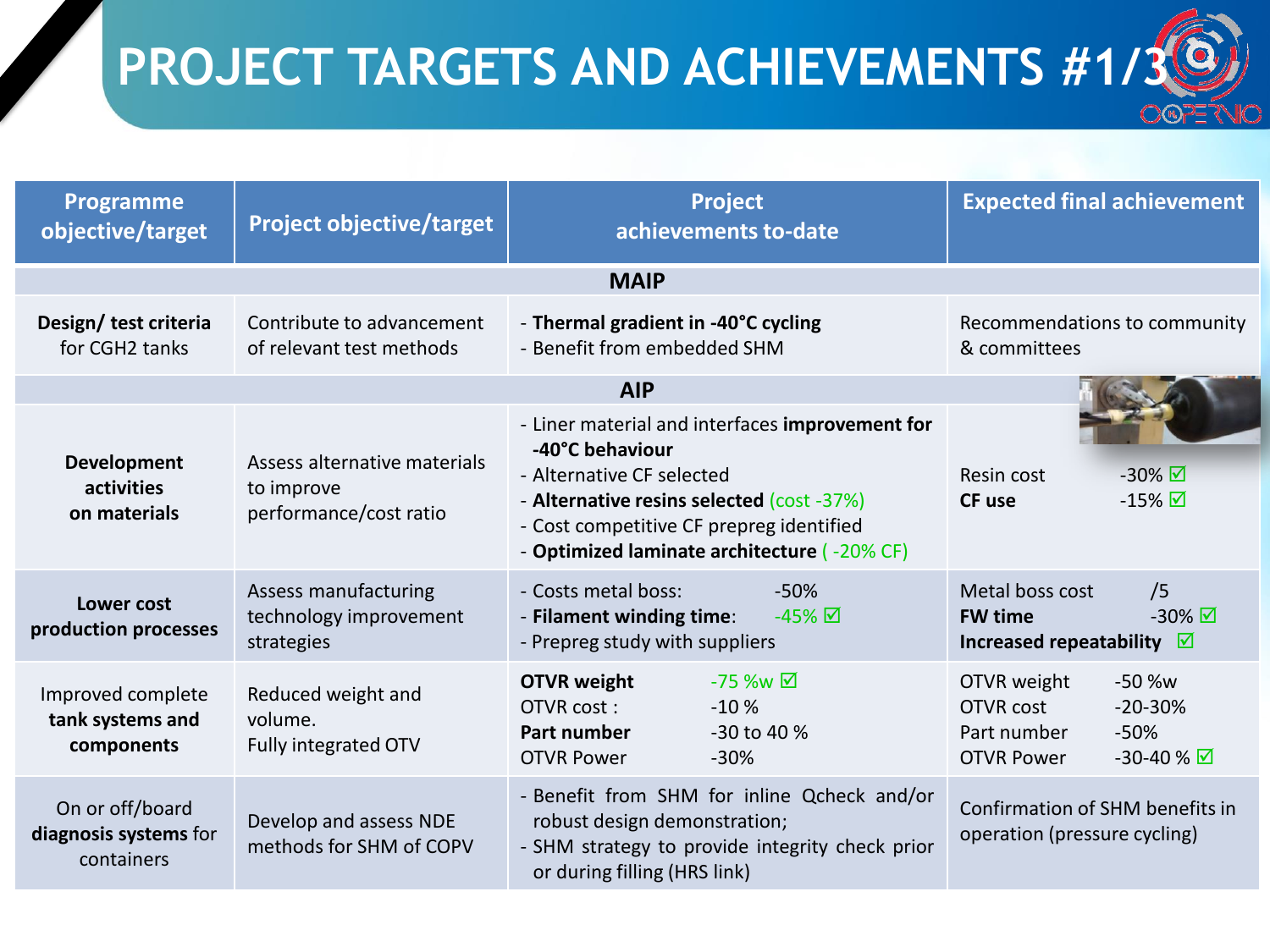## **PROJECT TARGETS AND ACHIEVEMENTS #2/3**

What advancements have been achieved with respect to state-of-the-art?

- Benchmark of alternative/enhanced materials :
	- **liner materials** and **interfaces** for increased resistance to extreme T°C
	- **carbon fibers** exhibiting higher perf/cost ratio
	- **resin** systems with improved perf.processing / cost
	- cost competitive CF **prepreg** systems

•>20% CF weight savings achieved through architecture optimization



•**Prospective tank prototypes on novel geometries** to increase CF efficiency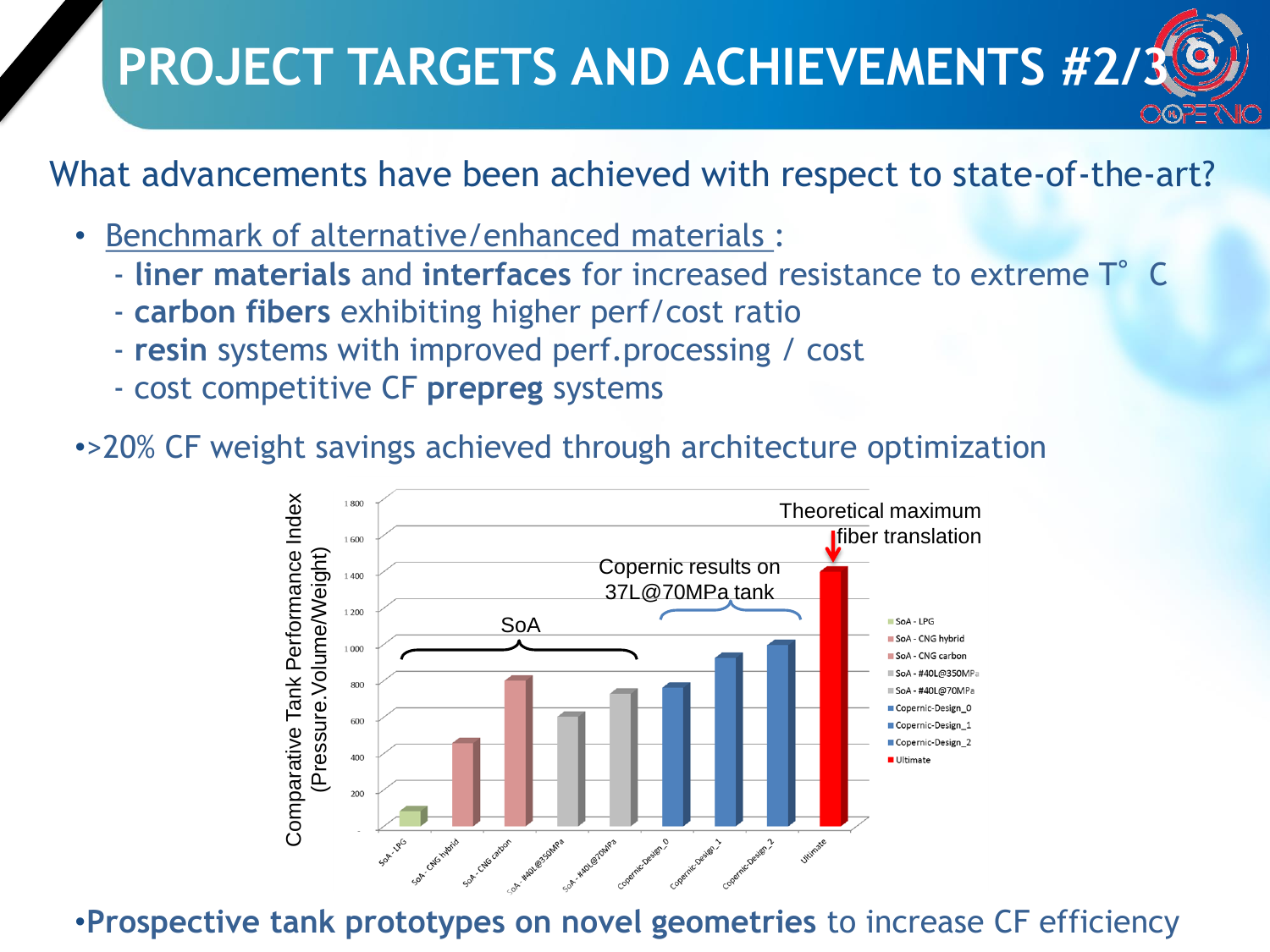## **PROJECT TARGETS AND ACHIEVEMENTS #3/**

### Tank Component achievements:

- Delays: management of **partner replacement**
- **Fully integrated OTV** with built-in pressure regulation designed (OTVR) Weight ~1 kg, Height < 40 mm including the pressure regulator, Power consumption < 10 Watt to open, 2/3 watt PVM Signal to keep open.

### SHM achievements :

- **SHM strategy** defined and applied on tank prototypes (hydraulic tests of COPV with and without programmed defects, comparison of FO with DIC)

 $-700$ - Advantages/limitations under assessment within **monitoring of tank production**, testing in accordance with EC79,(extreme and ambient T cycling, chemical exposure, ASRT, burst)

### **Perspectives** /Copernic:

- **Push forward** the optimization strategies
- **Combine** the different optimization strategies in 1 storage system.
- **Pursue** the assessment of optimized tank design through complementary testing







#### Liner strain monitoring during production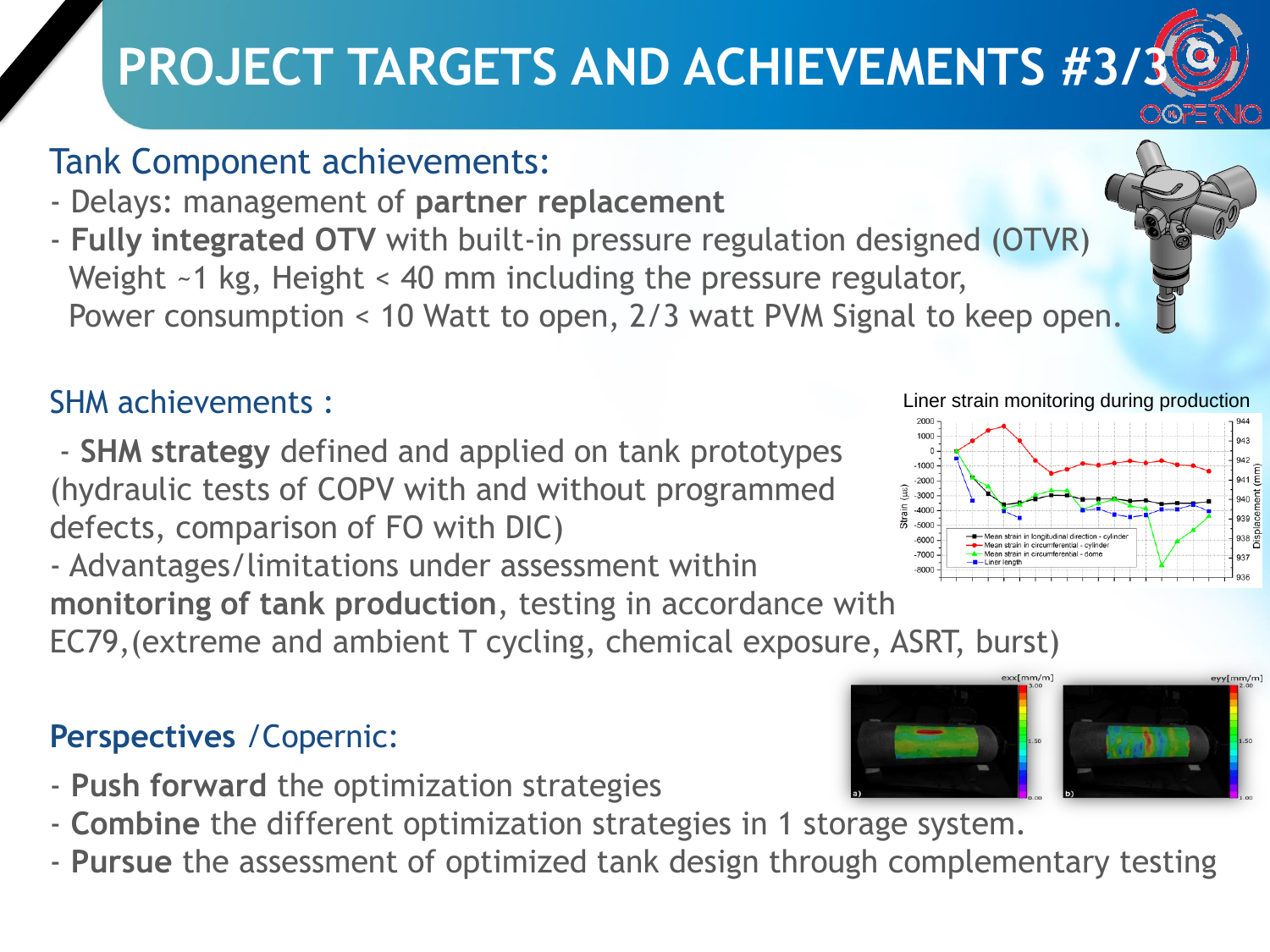### **RISKS AND MITIGATION**



### • Objective no.2 "**Development activities on materials** "

Among the different **cost reduction strategies**, the strategies to replace part of the carbon fiber by a **cheaper one** (with performance and cost) appears not relevant as the carbon market review reveals no significantly lower cost high resistance fiber. The consortium is thus focused on the other planned strategies (resin, high performance CF, optimized process and design).

The optimized composite architecture (developed on reference liner) might not be directly applicable to new liner (other polymer material with different shrinkage induce modified liner geometry using same mould)

• Revision of targets: No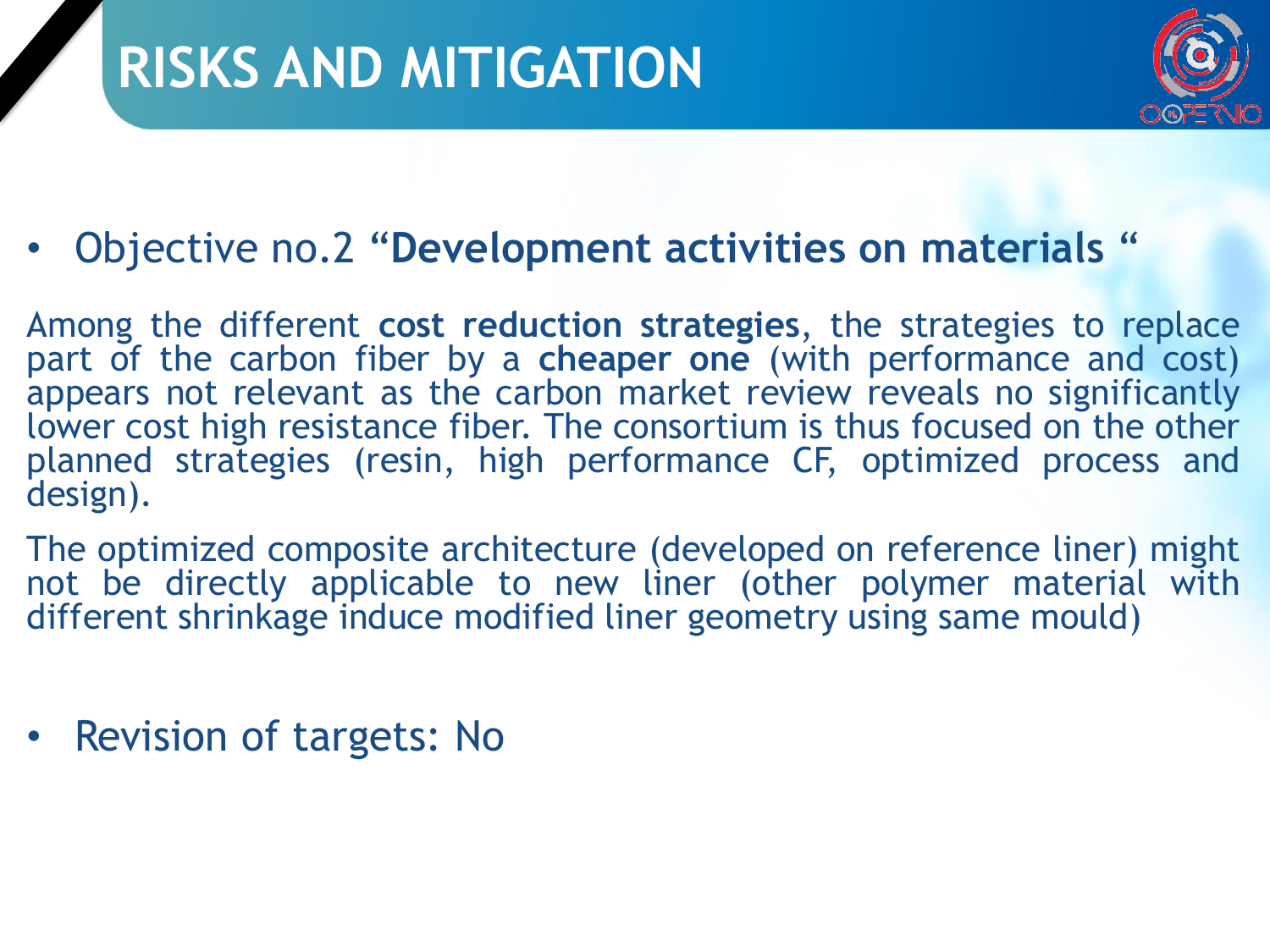

Objective no.3 "**Development activities on tank components and systems**"

**Delay in component definition**. State of the art and project specifications are defined. Nevertheless, activities (*T3.2 Improved Pressure components*) have been suspended since June 2014 and former responsible partner has been declared as a **defaulting partner** end of 2014.

The consortium managed with FCH JU the **replacement by ANLEG** which has expressed its willing to take over these challenging activities during the last Mid-Term Review (February 2015).

**Design activities have been completed meanwhile** by ANLEG and are **consistent with the improvement targets** but prototypes manufacturing and testing are subjected to formal entrance of ANLEG in the consortium and grant transfer.

Revision of targets: No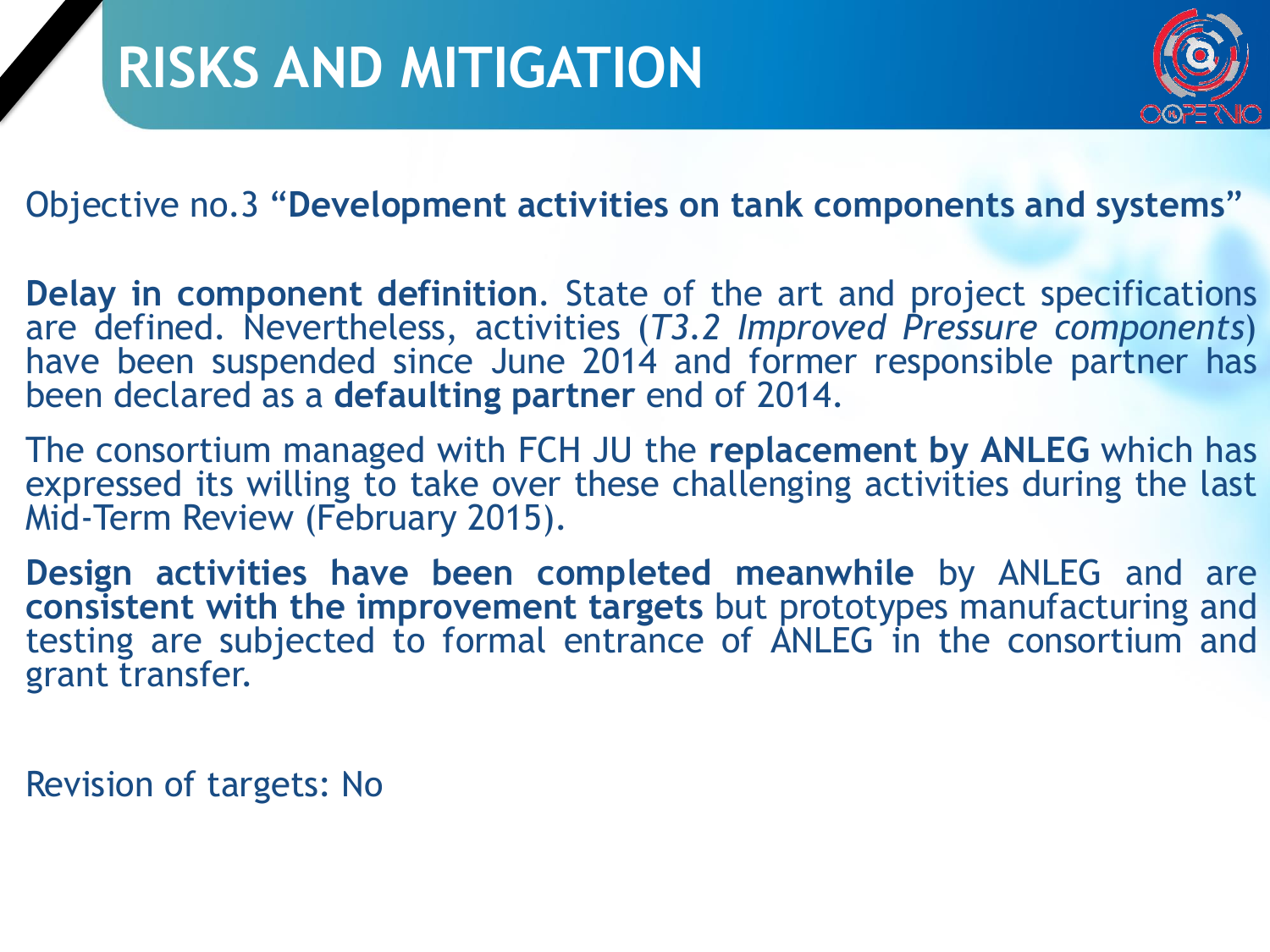### **SYNERGIES WITH OTHER PROJECTS AND INITIATIVES**



- Overview of support received via national programmes or other agencies
	- No external funding for cost/performance improvement R&D
- Extent to which project builds on previous FCH JU/EU-funded projects
	- FP6 **STORHY** (COPV testing)
	- FCH **HYCOMP** (PNR, failure mode of type III/IV tanks, testing procedures)
- Description of any partnerships, joint activities formed with other FCH JU/EU projects
	- Very few **but link with demo projects with large FCEV/HRS deployment would be desirable** (real load profiles Vs normative tests, existing limitations, SHM, prepare cost competitive maintenance/inspection procedures, provide feedback from system to material specs …)
	- FCH JU **HYPACTOR** (COPV testing, SHM & diagnostics)
- Interactions with any international-level projects or initiatives
	- Multiple connections with National, European and International standard committees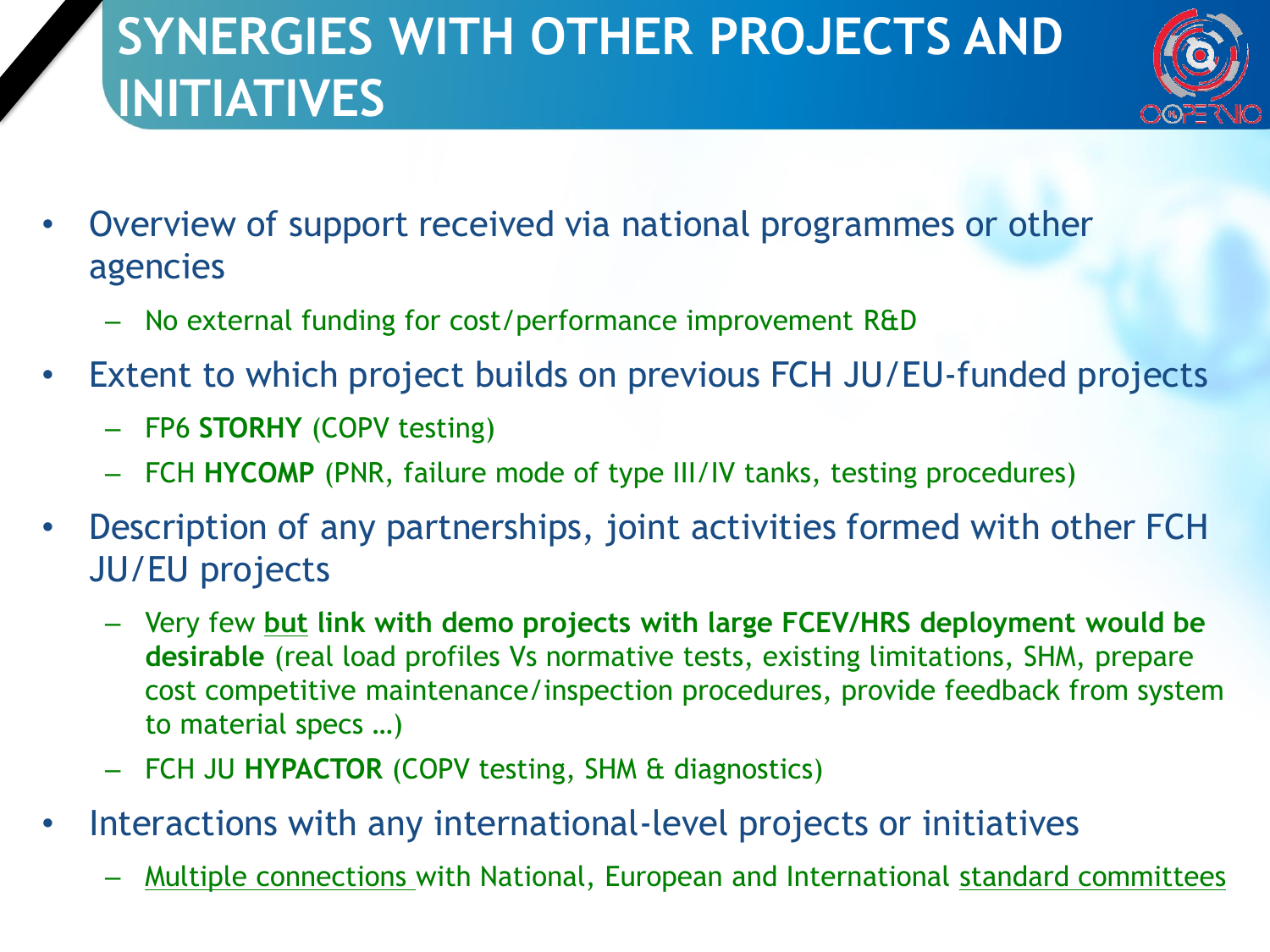### **HORIZONTAL ACTIVITIES**



- Training activities organised by the project
	- CEA: H2 lectures in French universities and Eng. Schools
	- ANLEG: Workshop on EC 79 homologation on Tank components (organised by ZBT)
	- WUT: lectures at Wroclaw University of Technology on SHM technologies and COPV (modelling, manufacturing, testing, H2 storage)
- Project work in safety, regulations, codes, standards, general public awareness
	- Testing of type IV cylinders, survey of PNR external activities, advanced testing protocoles, in situ monitoring during regulation compliant tests, recommendations towards technical committees (Afnor, ISO)
	- Results might be used for on-board monitoring of COPV (automotive) and stationary applications (HRS)
	- ISO TC197 WG 18: normative committee for on-board storage of hydrogen
	- SuperGen project (UK) : fire behaviour of COPV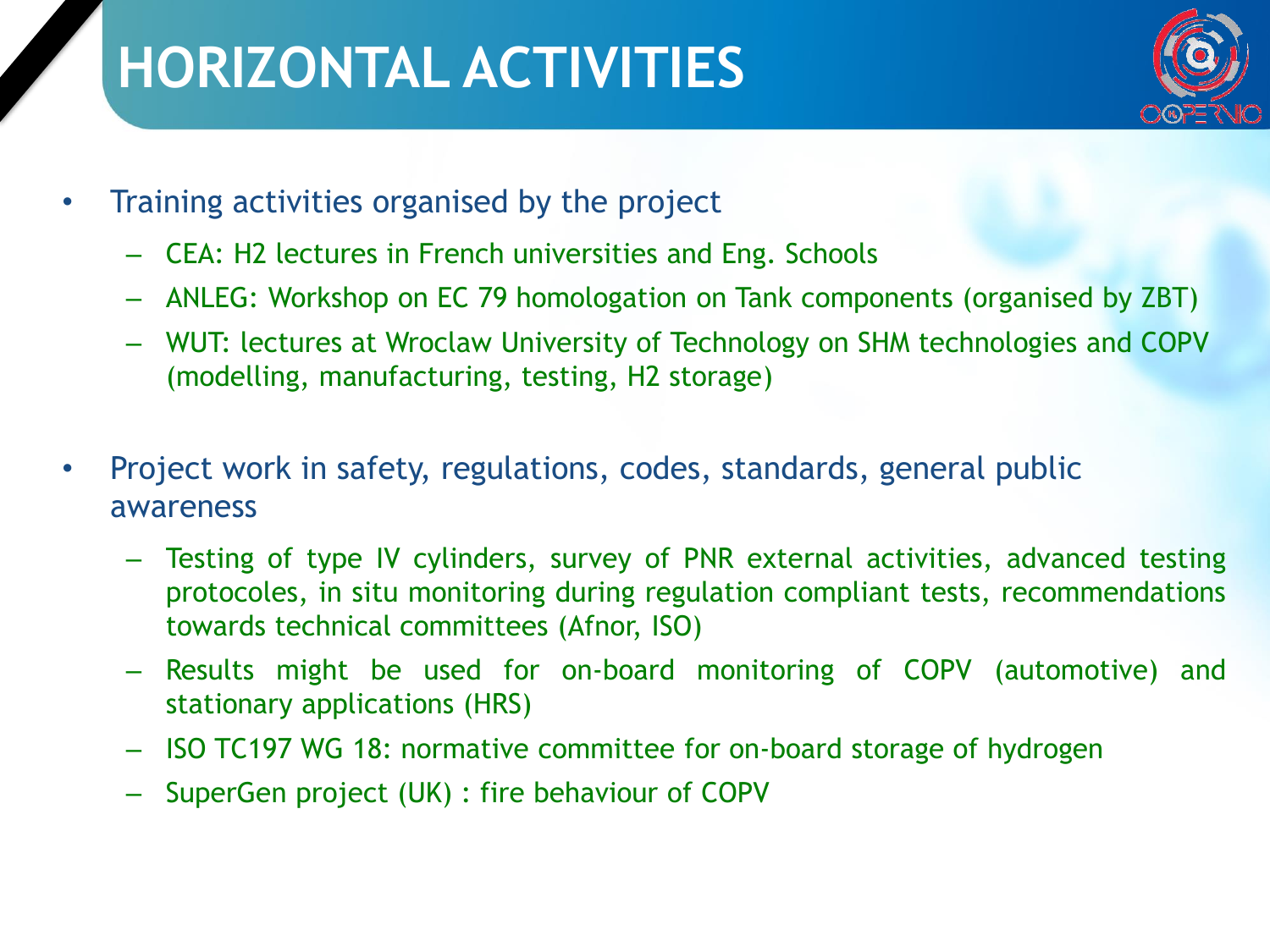## **DISSEMINATION ACTIVITIES**

- A dedicated on-line website: [http://project-copernic.com](http://project-copernic.com/)
- 1 patent on multimaterial assemblie / interface treatment
- 4 papers on SHM
- 14 presentations of the Copernic project and results *(JEC, WGF, ATC Expo, ICCM, CPVS, WHEC, ECCM, ICHPS)*
- COPERNIC workshop in 2016. *Scan QR Code for latest information*
- 3 planned meetings in 2016 with end-users